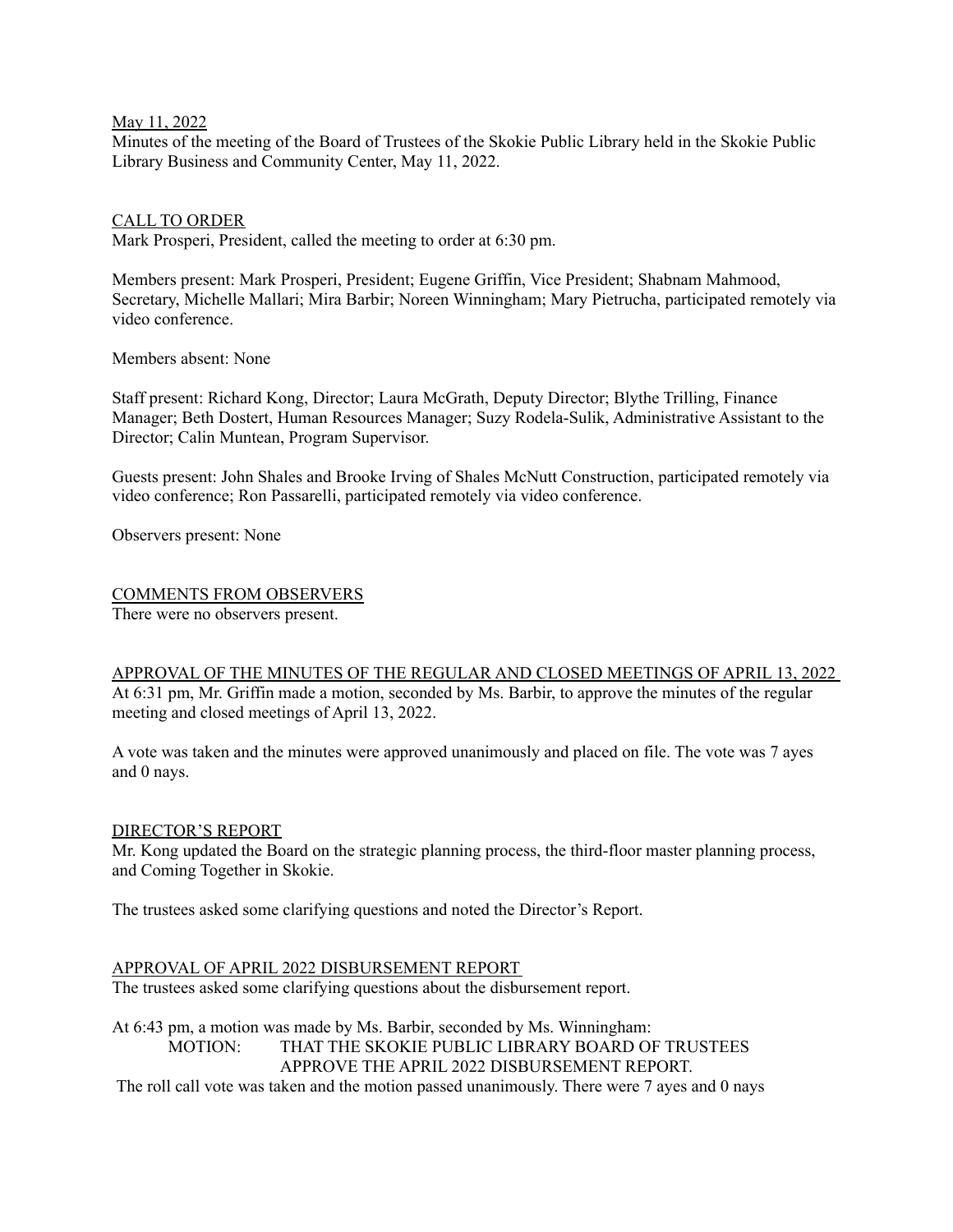## APPROVAL OF FINAL ROOFING PAY APP

Mr. Kong updated the Board on the completion of the roofing project. The trustees reviewed the roofing project pay application.

At 6:45 pm, a motion was made by Mr. Griffin, seconded by Ms. Mahmood:

# MOTION: THAT THE SKOKIE PUBLIC LIBRARY BOARD OF TRUSTEES APPROVE THE ROOFING PROJECT PAY APPLICATION AT A TOTAL COST OF \$66,764.79

A roll call vote was taken and the motion passed unanimously. There were 7 ayes and 0 nays.

#### ANALYSIS OF GENERAL OPERATING FUND FOR THE SEVEN FISCAL YEARS

Mr. Kong updated the Board on the seven fiscal years. The Board noted the General Operating Fund for the Seven Fiscal Years.

## CONSENT AGENDA

The Board discussed changes in teen program attendance and computer usage statistics.

At 7:01 pm, a motion was made by Ms. Winningham, seconded by Ms. Barbir:

| <b>MOTION:</b>                                                                    | THAT THE SKOKIE PUBLIC LIBRARY BOARD OF TRUSTEES                                |
|-----------------------------------------------------------------------------------|---------------------------------------------------------------------------------|
|                                                                                   | APPROVE THE FINANCIAL STATEMENTS, SUBJECT TO                                    |
|                                                                                   | AUDIT, AND THAT THE FOLLOWING CONSENT AGENDA                                    |
|                                                                                   | ITEMS BE PLACED ON FILE:                                                        |
|                                                                                   | 1. REPORTS;                                                                     |
|                                                                                   | 2. GIFTS:                                                                       |
|                                                                                   | 3. PERSONNEL:                                                                   |
|                                                                                   | HIRES:                                                                          |
|                                                                                   | Effective May 12, 2022:                                                         |
|                                                                                   | Aisha Bawany, part-time Materials Handler, Access Services                      |
|                                                                                   | Effective June 6, 2022:                                                         |
|                                                                                   | Hannah Evans, part-time Materials Handler, Access Services                      |
|                                                                                   | DEPARTURES:                                                                     |
|                                                                                   | Effective May 29, 2022:                                                         |
|                                                                                   | Michelle Khuu, part-time Experiential Learning Specialist, Learning Experiences |
|                                                                                   | Effective June 10, 2022:                                                        |
|                                                                                   | Benjamin Anderson, full-time Community Engagement Liaison for Economic          |
|                                                                                   | Well-Being, Community Engagement                                                |
|                                                                                   | Effective June 21, 2022:                                                        |
|                                                                                   | Adam Sonderberg, full-time Materials Handling Supervisor, Access Services       |
|                                                                                   | <b>PROMOTIONS</b>                                                               |
|                                                                                   | Effective May 23, 2022:                                                         |
|                                                                                   | Kimberly Jones, full-time Custodian, Building Services; previously part-time    |
|                                                                                   | Custodian, Building Services                                                    |
|                                                                                   | <b>RETIREMENT</b>                                                               |
|                                                                                   | Effective June 17, 2022:                                                        |
|                                                                                   | Margie Dugrot, part-time Patron Services Lead, Patron Engagement.               |
| A vote was taken and the motion passed unanimously. There were 7 ayes and 0 nays. |                                                                                 |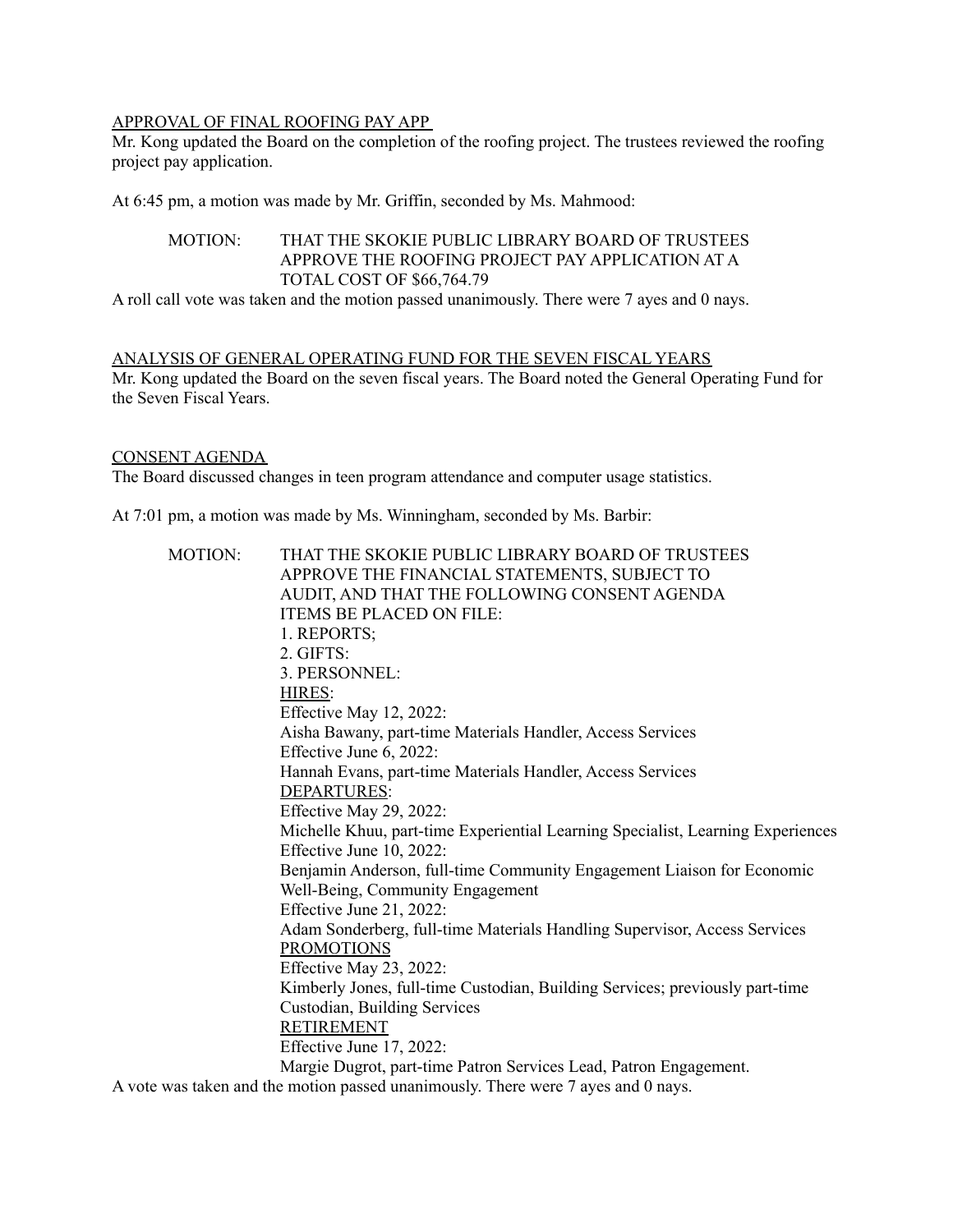## APPROVAL OF STUDY ROOM LIGHTING

Mr. Kong recommended Board approval of option two presented for the study room lighting. The trustees asked some clarifying questions.

At 7:03 pm, a motion was made by Ms. Winningham, seconded by Mr. Griffin:

# MOTION: THAT THE SKOKIE PUBLIC LIBRARY BOARD OF TRUSTEES APPROVE THE STUDY ROOM LIGHTING CONTROLS ADJUSTMENT AT A TOTAL COST OF \$36,566.

A roll call vote was taken and the motion passed unanimously. There were 7 ayes and 0 nays.

## APPROVAL OF ELEVATOR UPGRADE PROPOSAL

There were four bids for the elevators upgrade project. Shales McNutt Construction has worked with most of these companies, except for one. The trustees asked some clarifying questions about the project and the life expectancy of the elevators. Mr. Kong recommended Board approval of the proposal from All-Types Elevators, Inc. to perform the elevator upgrades.

At 7:12 pm, a motion was made by Ms. Mahmood, seconded by Ms. Mallari:

## MOTION: THAT THE SKOKIE PUBLIC LIBRARY BOARD OF TRUSTEES APPROVE THE PROPOSAL FROM ALL-TYPES ELEVATORS AT A TOTAL COST OF \$358,883.

A roll call vote was taken and the motion passed unanimously. There were 7 ayes and 0 nays.

Mr. Shales and Ms. Irving left the meeting at 7:12 pm.

### APPROVAL OF VMWARE SUPPORT AND SUBSCRIPTION

Mr. Kong recommended Board approval of the VMware Support and Subscription.

At 7:14 pm, a motion was made by Ms. Barbir, seconded by Ms. Mahmood:

# MOTION: THAT THE SKOKIE PUBLIC LIBRARY BOARD OF TRUSTEES APPROVE THE THREE-YEAR VMWARE SOFTWARE AND SUBSCRIPTION RENEWAL AT A TOTAL COST OF \$18,015.

A roll call vote was taken and the motion passed unanimously. There were 7 ayes and 0 nays.

### APPROVAL OF NEW JUNE BOARD MEETING DATE

Mr. Kong recommended Board approval of changing the regular June meeting to Tuesday, June 14, 2022, Andrew Berman of Andrew Berman Architect will be in attendance.

At 7:15 pm, a motion was made by Ms. Winningham, seconded by Mr. Griffin:

#### MOTION: THAT THE SKOKIE PUBLIC LIBRARY BOARD OF TRUSTEES RESCHEDULE THE REGULAR JUNE 2022 BOARD MEETING TO JUNE 14, 2022.

A vote was taken and the motion passed unanimously. There were 7 ayes and 0 nays.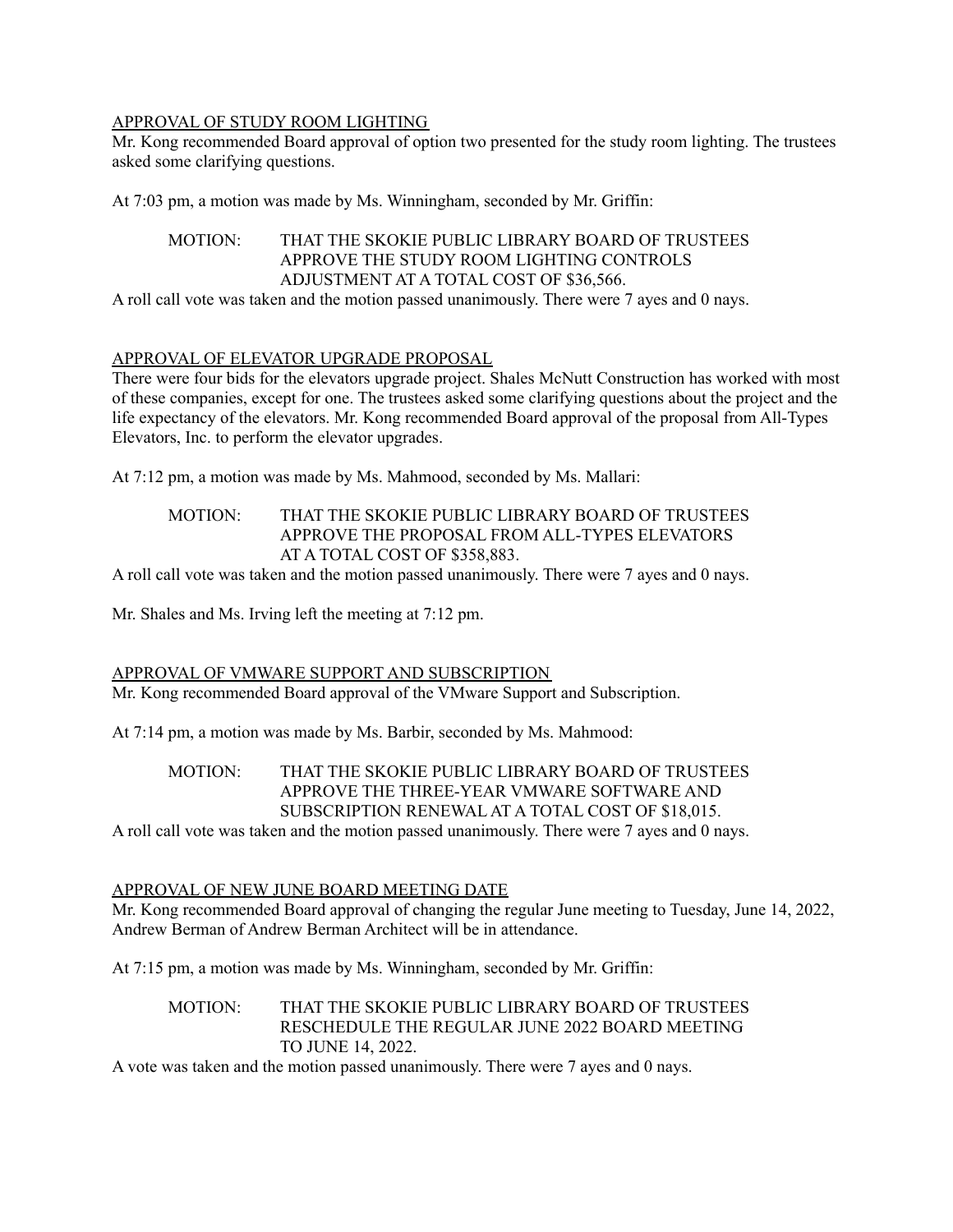### APPROVAL OF FY2023 SALARY AND WAGE INCREASE FOR NON-UNION ELIGIBLE EMPLOYEES

Mr. Kong requested Board consideration of a salary and wage increase for non-union employees and welcomed discussion and questions. Mr. Prosperi proposed a 3% salary and wage increase for non-union eligible employees.

At 7:18 pm, a motion was made by Mr. Griffin, seconded by Ms. Winningham:

# MOTION: THAT THE SKOKIE PUBLIC LIBRARY BOARD OF TRUSTEES APPROVE A 3% SALARY AND WAGE INCREASE FOR NON-UNION ELIGIBLE EMPLOYEES EFFECTIVE MAY 9, 2022, FOR FY2023.

A roll vote was taken and the motion passed unanimously. There were 7 ayes and 0 nays.

# APPROVAL OF SALARY INCREASE FOR THE DIRECTOR

As required by the Open Meetings Act 5 ILCS 120/7.3(b) a notice including Mr. Kong's salary has been posted in the library's Administrative Office since May 4. 2022, at least 6 days prior to requesting approval, meeting all posting obligations.

The trustees discussed a retroactive one-time salary payment of \$10,000 and a \$10,000 salary increase for Mr. Kong.

At 7:20 pm, a motion was made by Ms. Mahmood, seconded by Ms. Winningham:

# MOTION: THAT THE SKOKIE PUBLIC LIBRARY BOARD OF TRUSTEES APPROVE A ONE-TIME \$10,000 RETROACTIVE SALARY PAYMENT AND A \$10,000 SALARY INCREASE FOR THE LIBRARY DIRECTOR.

A roll vote was taken and the motion passed unanimously. There were 7 ayes and 0 nays.

### REACHING ACROSS ILLINOIS LIBRARY SYSTEM (RAILS) The trustees noted the RAILS report.

# COMMENTS FROM TRUSTEES

Ms. Winningham mentioned her appreciation and gratitude for the latest library newsletter focusing on reading, she added that it was wonderful and appropriately timed.

#### CLOSED SESSION PURSUANT TO 5 ILCS 120/2(c)(1) AND 120/2(c)(2) OF THE OPEN MEETINGS ACT

At 7:22 pm, a motion was made by Ms. Mahmood, seconded by Ms. Mallari:

MOTION: THAT THE SKOKIE PUBLIC LIBRARY BOARD OF TRUSTEES MOVE INTO CLOSED SESSION PURSUANT TO 5ILCS 120/2(C)(1) OF THE OPEN MEETINGS ACT TO DISCUSS THE COMPENSATION OF SPECIFIC EMPLOYEES OF THE PUBLIC BODY, AND 120/2(C)(2) OF THE OPEN MEETINGS ACT TO DISCUSS COLLECTIVE NEGOTIATING MATTERS BETWEEN THE PUBLIC BODY AND ITS EMPLOYEES

A vote was taken and the motion passed unanimously. There were 7 ayes and 0 nays.